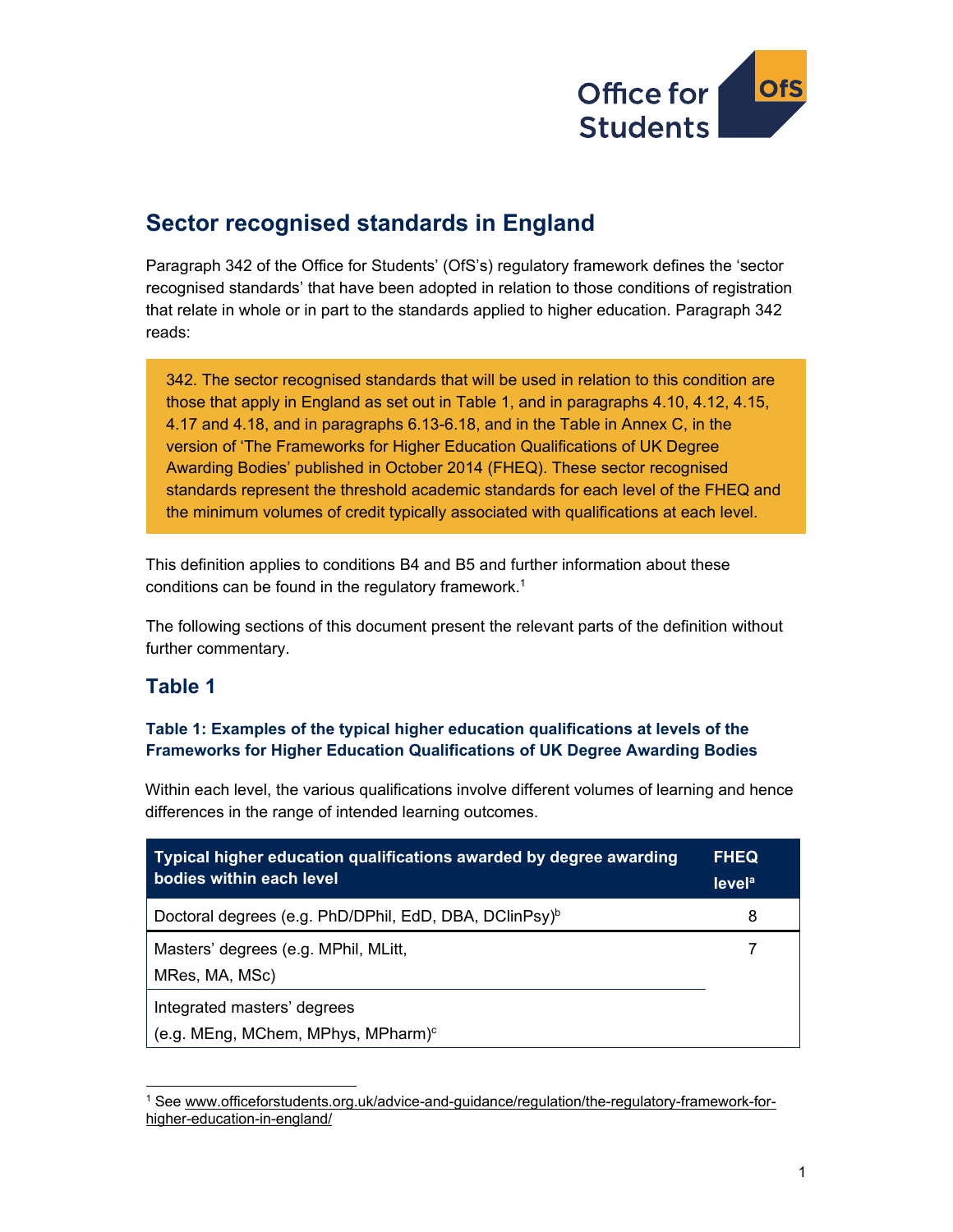| Typical higher education qualifications awarded by degree awarding<br>bodies within each level                                                         | <b>FHEQ</b><br>level <sup>a</sup> |
|--------------------------------------------------------------------------------------------------------------------------------------------------------|-----------------------------------|
| Primary qualifications (or first degrees) in medicine, dentistry and veterinary<br>science                                                             |                                   |
| (e.g. MB ChB, MB BS, BM BS <sup>d</sup> ; BDS; BVSc, BVMS) <sup>e</sup>                                                                                |                                   |
| Postgraduate diplomas                                                                                                                                  |                                   |
| Postgraduate Certificate in Education (PGCE) <sup>f</sup><br>/Postgraduate Diploma in Education (PGDE) <sup>9</sup>                                    |                                   |
| Postgraduate certificates                                                                                                                              |                                   |
| Bachelors' degrees with honours (e.g. BA/BSc Hons)                                                                                                     | 6                                 |
| Bachelors' degrees                                                                                                                                     |                                   |
| Professional Graduate Certificate in Education (PGCE)<br>in England, Wales and Northern Irelandf                                                       |                                   |
| Graduate diplomas                                                                                                                                      |                                   |
| Graduate certificates <sup>h</sup>                                                                                                                     |                                   |
| Foundation degrees (e.g. FdA, FdSc)                                                                                                                    | 5                                 |
| Diplomas of Higher Education (DipHE)                                                                                                                   |                                   |
| Higher National Diplomas (HND) awarded by degree awarding bodies in<br>England, Wales and Northern Ireland under licence from Pearson <sup>i</sup>     |                                   |
| Higher National Certificates (HNC) awarded by degree awarding bodies in<br>England, Wales and Northern Ireland under licence from Pearson <sup>i</sup> | 4                                 |
| Certificates of Higher Education (CertHE)                                                                                                              |                                   |

#### **Notes to Table 1**

- <sup>a</sup> The framework levels of the FHEQ are numbered 4-8, succeeding levels 1-3 which precede higher education in the National Qualifications Framework (NQF).
- $\overline{b}$  Professional doctorate programmes include some taught elements in addition to the research dissertation. Practice varies but typically professional doctorates include postgraduate study equivalent to a minimum of three full-time calendar years with study at level 7 representing no more than one-third of this.
- <sup>c</sup> Integrated masters' degree programmes typically include study equivalent to at least four full-time academic years in England, of which study equivalent to at least one full-time academic year is at level 7 of the FHEQ (i.e. at the level of the qualification). Thus study at bachelors' level is integrated with study at masters' level and the programmes are designed to meet the qualification descriptors in full at level 6 of the FHEQ and level 7 of the FHEQ.
- <sup>d</sup> These are all abbreviated forms for the degrees of Bachelor of Medicine/Bachelor of Surgery.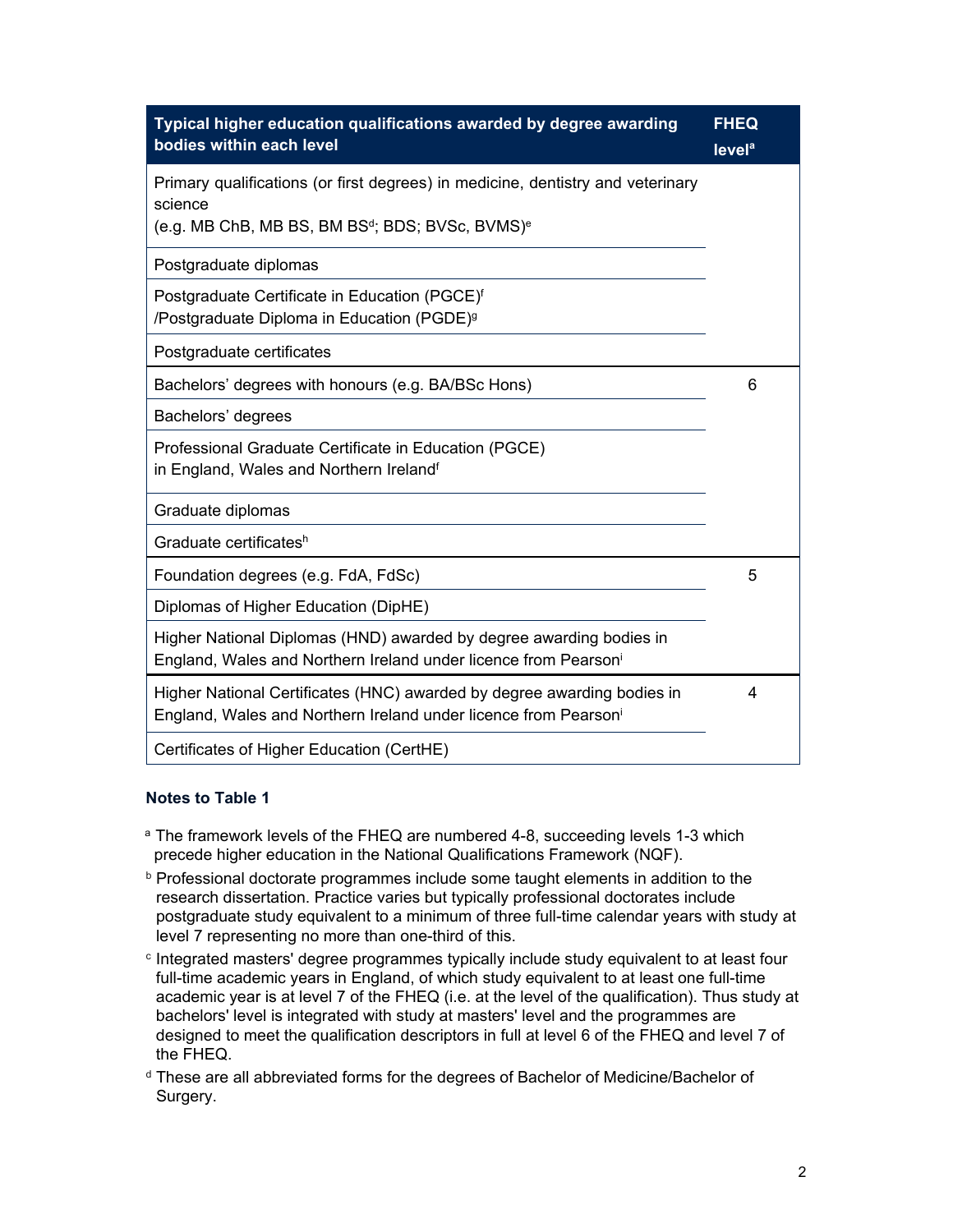- <sup>e</sup> Primary qualifications in medicine, dentistry and veterinary science typically include study equivalent to at least four full-time academic years in England, of which study equivalent to at least one full-time academic year is at level 7 of the FHEQ (i.e. at the level of the qualification). Thus study at bachelors' level is integrated with study at masters' level and the programmes are designed to meet the qualification descriptors in full at level 6 of the FHEQ and level 7 of the FHEQ. For historical reasons the qualifications retain the title 'Bachelor' (see paragraph 4.17.5).
- $<sup>f</sup>$  In April 2005, the Universities Council for the Education of Teachers, the Standing</sup> Conference of Principals, Universities UK and QAA issued a joint statement on the PGCE qualification title. The title Postgraduate Certificate in Education is reserved for those PGCE qualifications that are set at level 7 of the FHEQ and align with the qualification descriptor for level 7. The title Professional Graduate Certificates in Education is used for those PGCE qualifications that are set level 6 of the FHEQ and align with the FHEQ qualification descriptor at level 6.
- <sup>g</sup> [Not relevant in England]
- h [Not relevant in England]
- i In England, HNDs and HNCs may either be awarded by degree awarding bodies under a licence from Pearson (which allows them to devise, deliver and award Higher National qualifications themselves), or they may be awarded directly by Pearson. The majority of these qualifications are awarded by Pearson.

## **Paragraphs 4.10, 4.12, 4.15, 4.17 and 4.18**

#### **4.10 Descriptor for a higher education qualification at level 4 on the FHEQ: Certificate of Higher Education**

The descriptor provided for this level is for any Certificate of Higher Education, which should meet the descriptor in full. This qualification descriptor should also be used as a reference point for other qualifications aligned with level 4.

Certificates of Higher Education are awarded to students who have demonstrated:

- knowledge of the underlying concepts and principles associated with their area(s) of study, and an ability to evaluate and interpret these within the context of that area of study
- an ability to present, evaluate and interpret qualitative and quantitative data, in order to develop lines of argument and make sound judgements in accordance with basic theories and concepts of their subject(s) of study.

Typically, holders of the qualification will be able to:

- evaluate the appropriateness of different approaches to solving problems related to their area(s) of study and/or work
- communicate the results of their study/work accurately and reliably, and with structured and coherent arguments
- undertake further training and develop new skills within a structured and managed environment.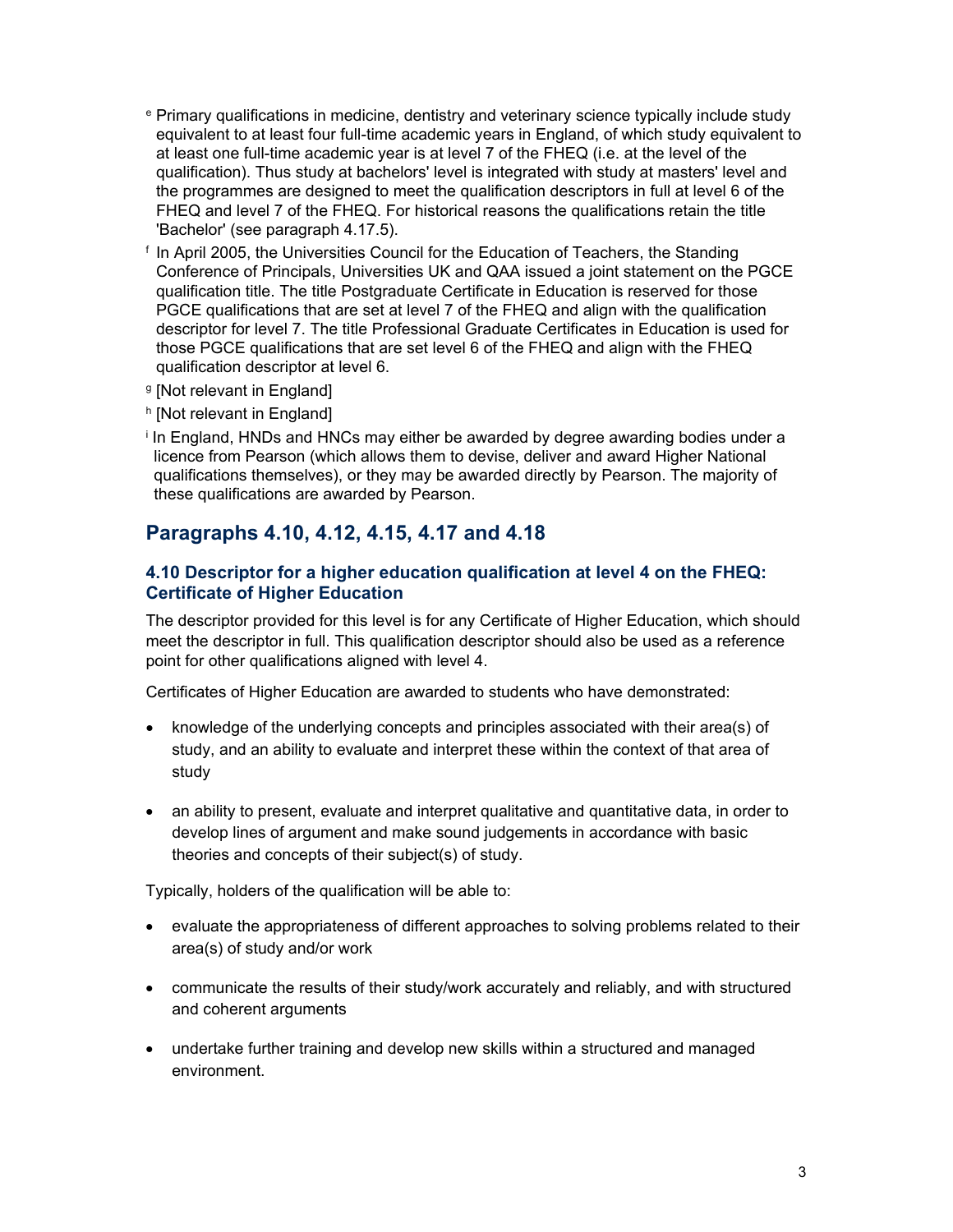And holders will have:

• the qualities and transferable skills necessary for employment requiring the exercise of some personal responsibility.

### **4.12 Descriptor for a higher education qualification at level 5 on the FHEQ: Foundation degree**

The descriptor provided for this level is for any foundation degree which should meet the descriptor in full. This qualification descriptor should also be used as a reference point for other qualifications at level 5, including Diplomas of Higher Education, Higher National Diplomas, etc.

Foundation degrees are awarded to students who have demonstrated:

- knowledge and critical understanding of the well-established principles of their area(s) of study, and of the way in which those principles have developed
- ability to apply underlying concepts and principles outside the context in which they were first studied, including, where appropriate, the application of those principles in an employment context
- knowledge of the main methods of enquiry in the subject(s) relevant to the named award, and ability to evaluate critically the appropriateness of different approaches to solving problems in the field of study
- an understanding of the limits of their knowledge, and how this influences analyses and interpretations based on that knowledge.

Typically, holders of the qualification will be able to:

- use a range of established techniques to initiate and undertake critical analysis of information, and to propose solutions to problems arising from that analysis
- effectively communicate information, arguments and analysis in a variety of forms to specialist and non-specialist audiences and deploy key techniques of the discipline effectively
- undertake further training, develop existing skills and acquire new competences that will enable them to assume significant responsibility within organisations.

And holders will have:

• the qualities and transferable skills necessary for employment requiring the exercise of personal responsibility and decision-making

### **4.15 Descriptor for a higher education qualification at level 6 on the FHEQ: Bachelors' degree with honours**

The descriptor provided for this level is for any bachelors' degree with honours which should meet the descriptor in full. This qualification descriptor should also be used as a reference point for other qualifications at level 6, including bachelors' degrees, and graduate diplomas.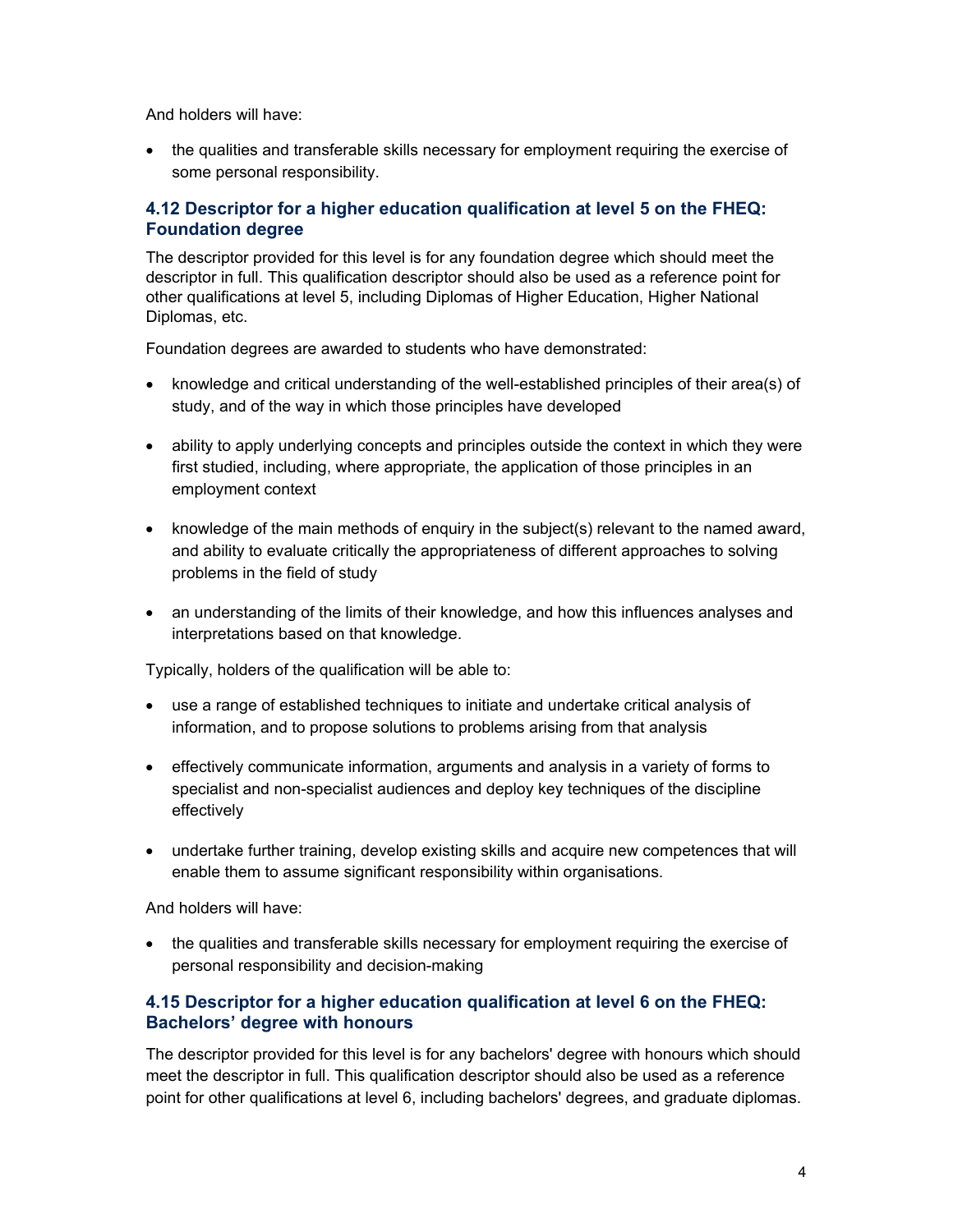Bachelors' degrees with honours are awarded to students who have demonstrated:

- a systematic understanding of key aspects of their field of study, including acquisition of coherent and detailed knowledge, at least some of which is at, or informed by, the forefront of defined aspects of a discipline
- an ability to deploy accurately established techniques of analysis and enquiry within a discipline
- conceptual understanding that enables the student:
	- to devise and sustain arguments, and/or to solve problems, using ideas and techniques, some of which are at the forefront of a discipline
	- $-$  to describe and comment upon particular aspects of current research, or equivalent advanced scholarship, in the discipline
- an appreciation of the uncertainty, ambiguity and limits of knowledge
- the ability to manage their own learning, and to make use of scholarly reviews and primary sources (for example, refereed research articles and/or original materials appropriate to the discipline).

Typically, holders of the qualification will be able to:

- apply the methods and techniques that they have learned to review, consolidate, extend and apply their knowledge and understanding, and to initiate and carry out projects
- critically evaluate arguments, assumptions, abstract concepts and data (that may be incomplete), to make judgements, and to frame appropriate questions to achieve a solution - or identify a range of solutions - to a problem
- communicate information, ideas, problems and solutions to both specialist and nonspecialist audiences.

And holders will have:

- the qualities and transferable skills necessary for employment requiring:
	- $-$  the exercise of initiative and personal responsibility
	- decision-making in complex and unpredictable contexts
	- $-$  the learning ability needed to undertake appropriate further training of a professional or equivalent nature.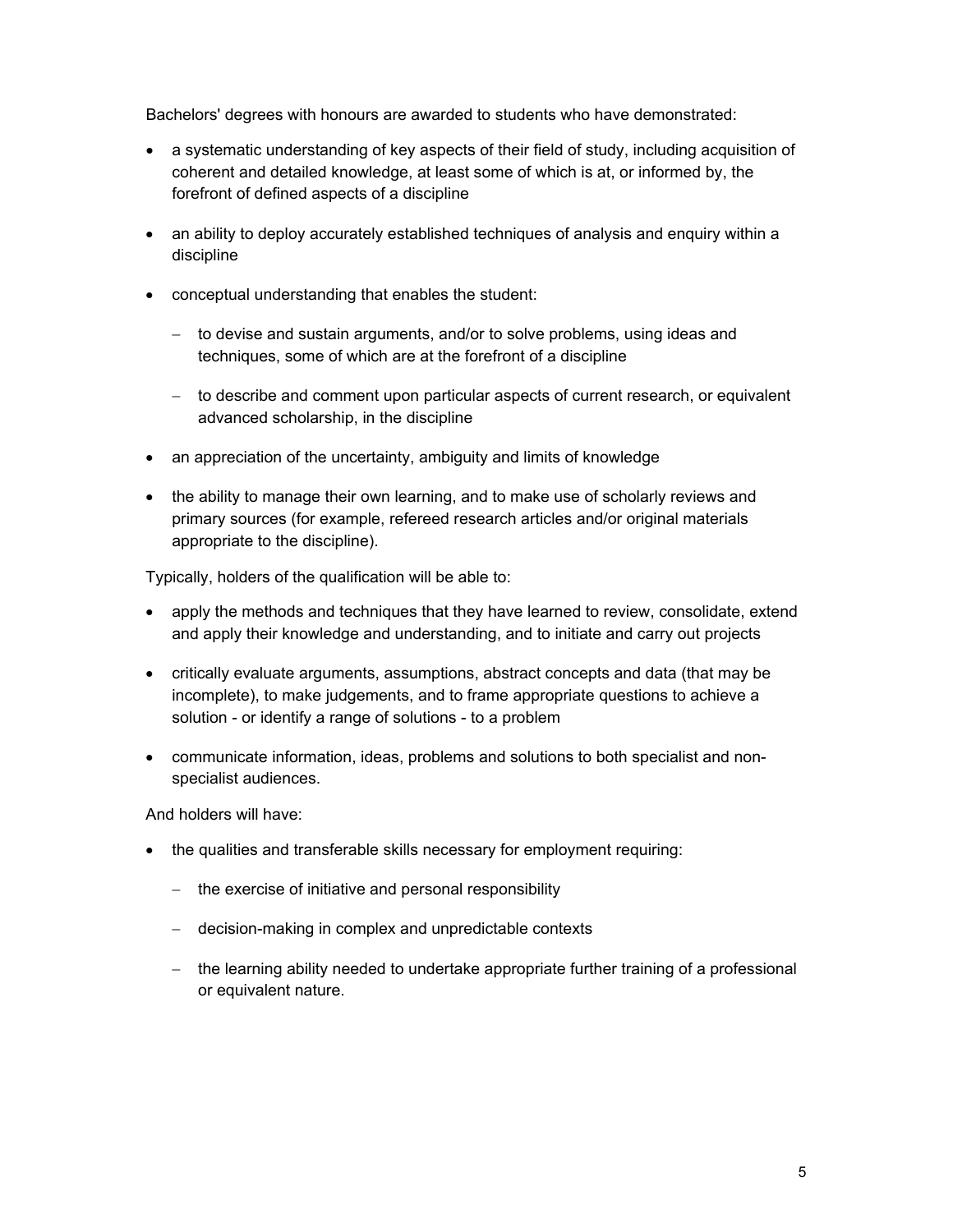#### **4.17 Degree for a descriptor for a higher education qualification at level 7 on the FHEQ: Masters' degree**

The descriptor provided for this level of the frameworks is for any masters' degree which should meet the descriptor in full. This qualification descriptor should also be used as a reference point for other qualifications at level 7, including postgraduate certificates and postgraduate diplomas.

Masters' degrees are awarded to students who have demonstrated:

- a systematic understanding of knowledge, and a critical awareness of current problems and/or new insights, much of which is at, or informed by, the forefront of their academic discipline, field of study or area of professional practice
- a comprehensive understanding of techniques applicable to their own research or advanced scholarship
- originality in the application of knowledge, together with a practical understanding of how established techniques of research and enquiry are used to create and interpret knowledge in the discipline
- conceptual understanding that enables the student:
	- $-$  to evaluate critically current research and advanced scholarship in the discipline
	- $-$  to evaluate methodologies and develop critiques of them and, where appropriate, to propose new hypotheses.

Typically, holders of the qualification will be able to:

- deal with complex issues both systematically and creatively, make sound judgements in the absence of complete data, and communicate their conclusions clearly to specialist and non-specialist audiences
- demonstrate self-direction and originality in tackling and solving problems, and act autonomously in planning and implementing tasks at a professional or equivalent level
- continue to advance their knowledge and understanding, and to develop new skills to a high level.

And holders will have:

- the qualities and transferable skills necessary for employment requiring:
	- the exercise of initiative and personal responsibility
	- decision-making in complex and unpredictable situations
	- the independent learning ability required for continuing professional development.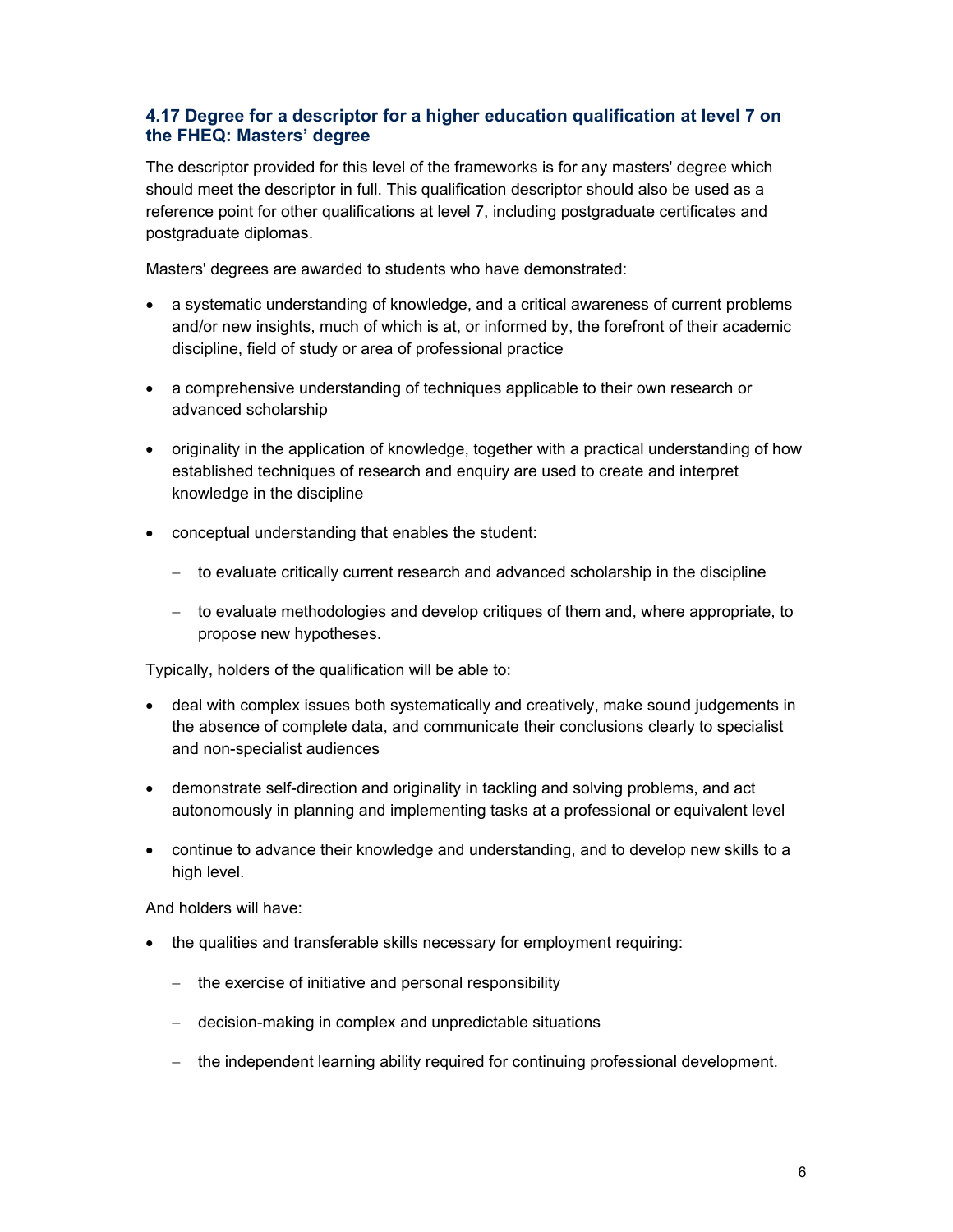### **4.18 Descriptor for a higher education qualification at level 8 on the FHEQ: Doctoral degree**

The descriptor provided for this level of the frameworks is for any doctoral degree which should meet the descriptor in full. This qualification descriptor should also be used as a reference point for other level 8 qualifications.

Doctoral degrees are awarded to students who have demonstrated:

- the creation and interpretation of new knowledge, through original research or other advanced scholarship, of a quality to satisfy peer review, extend the forefront of the discipline, and merit publication
- a systematic acquisition and understanding of a substantial body of knowledge which is at the forefront of an academic discipline or area of professional practice
- the general ability to conceptualise, design and implement a project for the generation of new knowledge, applications or understanding at the forefront of the discipline, and to adjust the project design in the light of unforeseen problems
- a detailed understanding of applicable techniques for research and advanced academic enquiry.

Typically, holders of the qualification will be able to:

- make informed judgements on complex issues in specialist fields, often in the absence of complete data, and be able to communicate their ideas and conclusions clearly and effectively to specialist and non-specialist audiences
- continue to undertake pure and/or applied research and development at an advanced level, contributing substantially to the development of new techniques, ideas or approaches.

And holders will have:

• the qualities and transferable skills necessary for employment requiring the exercise of personal responsibility and largely autonomous initiative in complex and unpredictable situations, in professional or equivalent environments.

# **Paragraphs 6.13-6.18**

### **Titling conventions for qualifications**

**6.13** Public understanding of the achievements represented by higher education qualifications requires transparent and consistent use of qualification titles.

**6.14** The title of any qualification accurately reflects the level of achievements, appropriately represents the nature, volume and field(s) of study undertaken and is not misleading.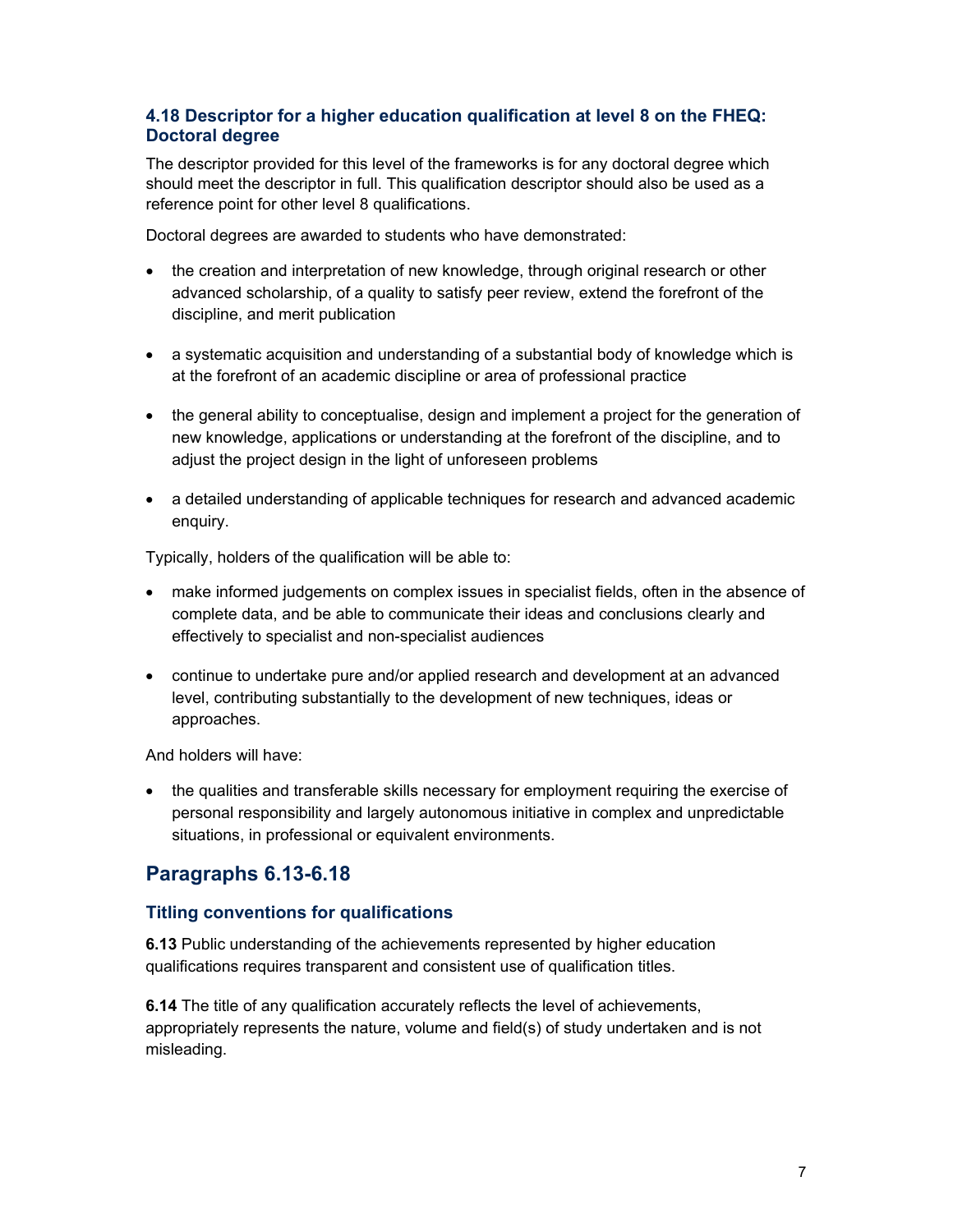#### **Level**

**6.15** In order to ensure that qualification titles accurately convey information about the level of the qualification:

- the titles 'honours' (for example, bachelors' degree with honours), 'master' (for example, Master of Arts) and 'doctor' (for example, Doctor of Philosophy) are used only for qualifications that meet, in full, the expectations of the qualification descriptors at level 6, level 7 and level 8 on the FHEQ (but see note to the masters' degree qualification descriptor)
- titles with the stem 'graduate' (for example, 'graduate diploma') are used for qualifications from courses of study that typically require graduate entry, or its equivalent, and have learning outcomes that match relevant parts of the descriptor for a qualification at level 6 on the FHEQ
- titles with the stem 'postgraduate' (for example, 'postgraduate diploma') are restricted to qualifications where the learning outcomes of the course of study match relevant parts of the descriptor for a qualification at level 7 on the FHEQ.

**6.16** In accordance with the above, the title Postgraduate Certificate in Education is reserved for those PGCE qualifications that are set at level 7 of the FHEQ and align with the qualification descriptor for level 7. The title Professional Graduate Certificates in Education is used for those PGCE qualifications in England that are set at level 6 of the FHEQ and align with the FHEQ qualification descriptor at level 6.

### **Volume of study**

**6.17** The award of higher education qualifications is premised on the demonstrated achievement of outcomes rather than years of study. Nevertheless, references are made to the volume of study in order to indicate the approximate time expected to achieve the relevant learning outcomes. The volume of study can therefore be used as an indicator of the range and depth of the learning outcomes and can, as a consequence, distinguish between types of qualifications at the same level.

**6.18** The title 'diploma' generally indicates a smaller volume of learning than a degree but a larger volume than certificates (and an associated differentiation in the range of intended learning outcomes). A range of diplomas and certificates are offered by higher education providers.

- Undergraduate diplomas (for example, DipHE) are differentiated from undergraduate certificates (for example CertHE) by both level and volume of study; the former are at level 5 of the FHEQ and the latter are at level 4 of the FHEQ.
- Graduate diplomas and certificates are at the same level (6 on the FHEQ) but are differentiated from each other by volume of study and learning outcomes. The title 'certificate' normally signifies learning outcomes which would imply study equivalent to at least one-third of a full-time academic year, and the title 'diploma' normally signifies study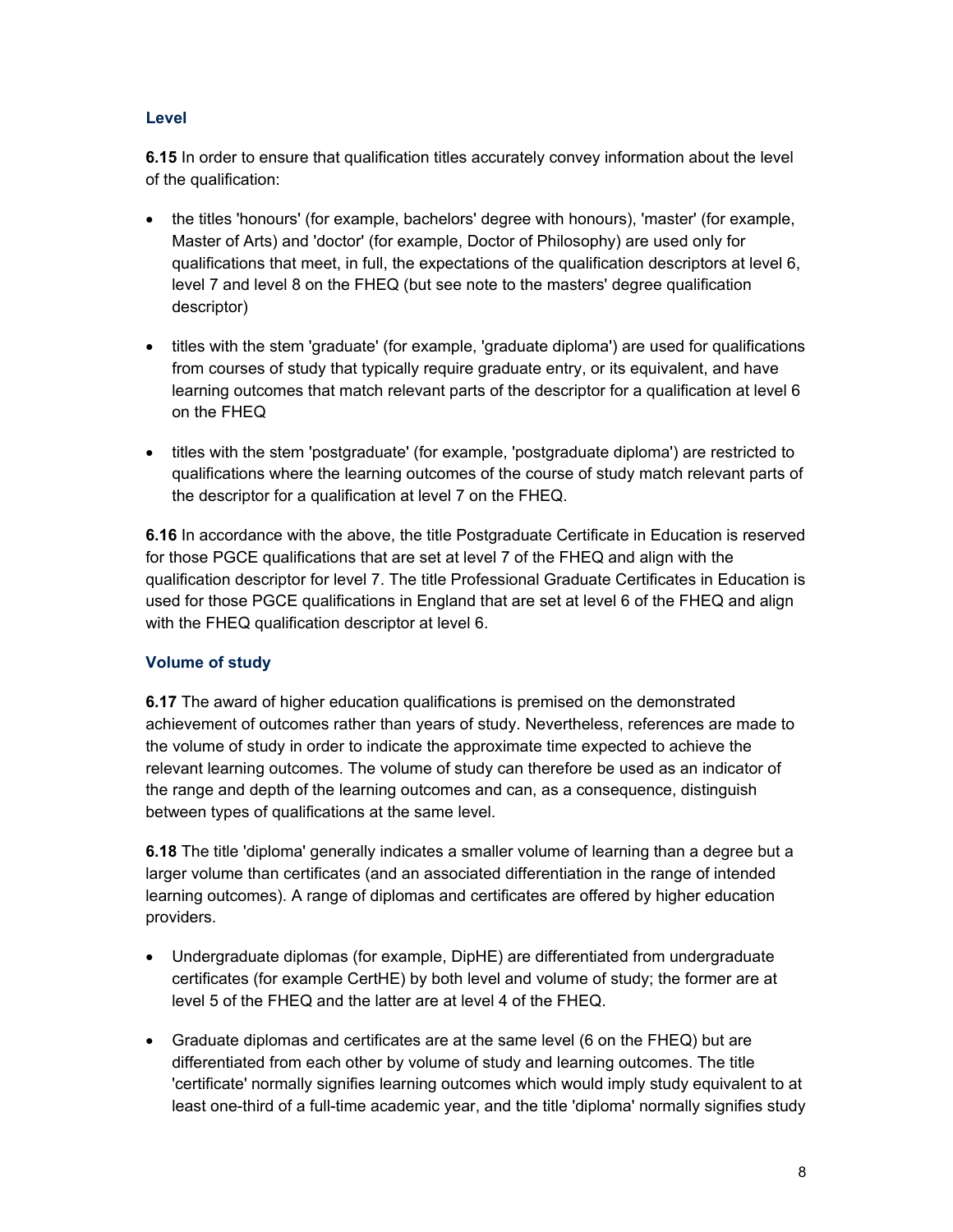equivalent to at least two-thirds of a full-time academic year at the relevant level (and/or, where credit is awarded, the volume of credit specified by the relevant credit framework).

 Postgraduate diplomas and certificates are at the same level (7 on the FHEQ) but are differentiated from each other by volume of study and learning outcomes. The title 'certificate' normally signifies learning outcomes which would imply study equivalent to at least one-third of a full-time academic year, and the title 'diploma' normally signifies study equivalent to at least two-thirds of a full-time academic year at the relevant level (and/or, where credit is awarded, the volume of credit specified by the relevant credit framework).

# **Table in Annex C**

#### **Annex C: Illustrative table of credit**

This table is an illustration of credit arrangements. It sets out the typical credit values associated with the design of courses for the main higher education qualifications awarded by degree awarding bodies in England.

Values shown in column 3 are the minimum that are typically associated with the qualification (plus any permissible minimum or maximum at a specified level shown in parentheses). In many cases the credits for qualifications will exceed the minimum.

| Typical higher education qualifications within<br>each level                                                              | <b>Level</b>   | <b>Typical credit values</b> |
|---------------------------------------------------------------------------------------------------------------------------|----------------|------------------------------|
| PhD/DPhil                                                                                                                 | 8              | Not typically credit rated   |
| Professional doctorates (only if credit based) (EdD,<br>DBA, DClinPsy)                                                    |                | 540 (360 at level 8)         |
| Research masters' degrees (e.g. MRes, MPhil)                                                                              | $\overline{7}$ | Not typically credit rated   |
| Taught masters' degrees (e.g. MA, MSc)                                                                                    |                | 180 (150 at level 7)         |
| Integrated masters' degrees (e.g. MEng, MChem,<br>MPhys, MPharm)                                                          |                | 480 (120 at level 7)         |
| Primary (or first) qualifications in medicine (e.g. BM<br>BS), dentistry (e.g. BDS) and veterinary science<br>(e.g. BVSc) |                | Not typically credit rated   |
| Postgraduate diplomas                                                                                                     |                | 120 (90 at level 7)          |
| Postgraduate Certificate in Education (PGCE)                                                                              |                | 60 (40 at level 7)           |
| Postgraduate certificates                                                                                                 |                | 60 (40 at level 7)           |
| Bachelors' degrees with honours (e.g. BA/BSc<br>Hons)                                                                     | 6              | 360 (90 at level 6)          |
| Bachelors' degrees                                                                                                        |                | 300 (60 at level 6)          |
| Postgraduate Graduate Certificate in Education<br>(PGCE)                                                                  |                | 60 (40 at level 6)           |
| Graduate diplomas                                                                                                         |                | 80 (80 at level 6)           |